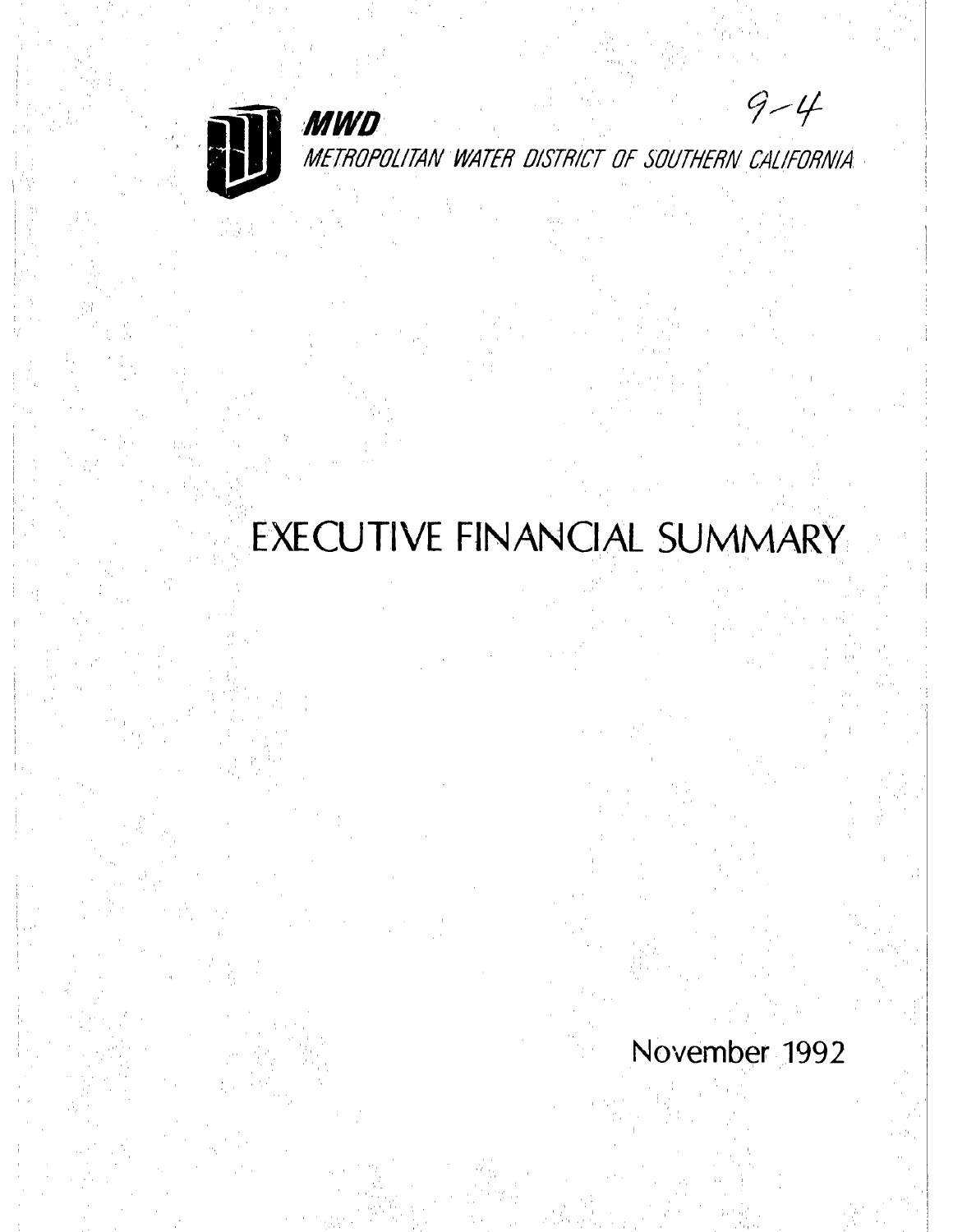

MWD METROPOLITAN WATER DISTRICT OF SOUTHERN CALIFORNIA December 28, 1992

 $T_{0}$ : Board of Directors

From: General Manager

Subject: Executive Financial Summary

Transmitted herewith is the District's Executive Financial Summary for the 1992-93 fiscal year as of November 30, 1992.

| Controller's Report                      | <u>Paqe</u> |
|------------------------------------------|-------------|
| Transmittal Letter                       |             |
| Cash Basis Information:                  |             |
| Financial Board Charts                   | 2           |
| Budget v. Cost                           | 5           |
| Receipts, Disbursements, Balances and    | 8           |
| Appropriated Funds by Fund Type          |             |
| Accrual Basis Statements:                |             |
| Statement of Operations                  | 9           |
| Supplementary Information (Graphs):      |             |
| Projected and Actual Construction Costs  | 11          |
| Projected Fixed SWC Charges Through 2035 | 12          |
| Historical Construction Expenditures     | 1 วิ        |

### Treasurer's Report

| Eligibility of Securities                         | 14  |
|---------------------------------------------------|-----|
| Transmittal Letter                                | 15. |
| Summary of Investment Activity and Status of Cash | 16  |
| Yield Comparisons                                 | 17  |

Carl Boronkay

By: Greg D. Leddy  $U$ <br>Director of Finance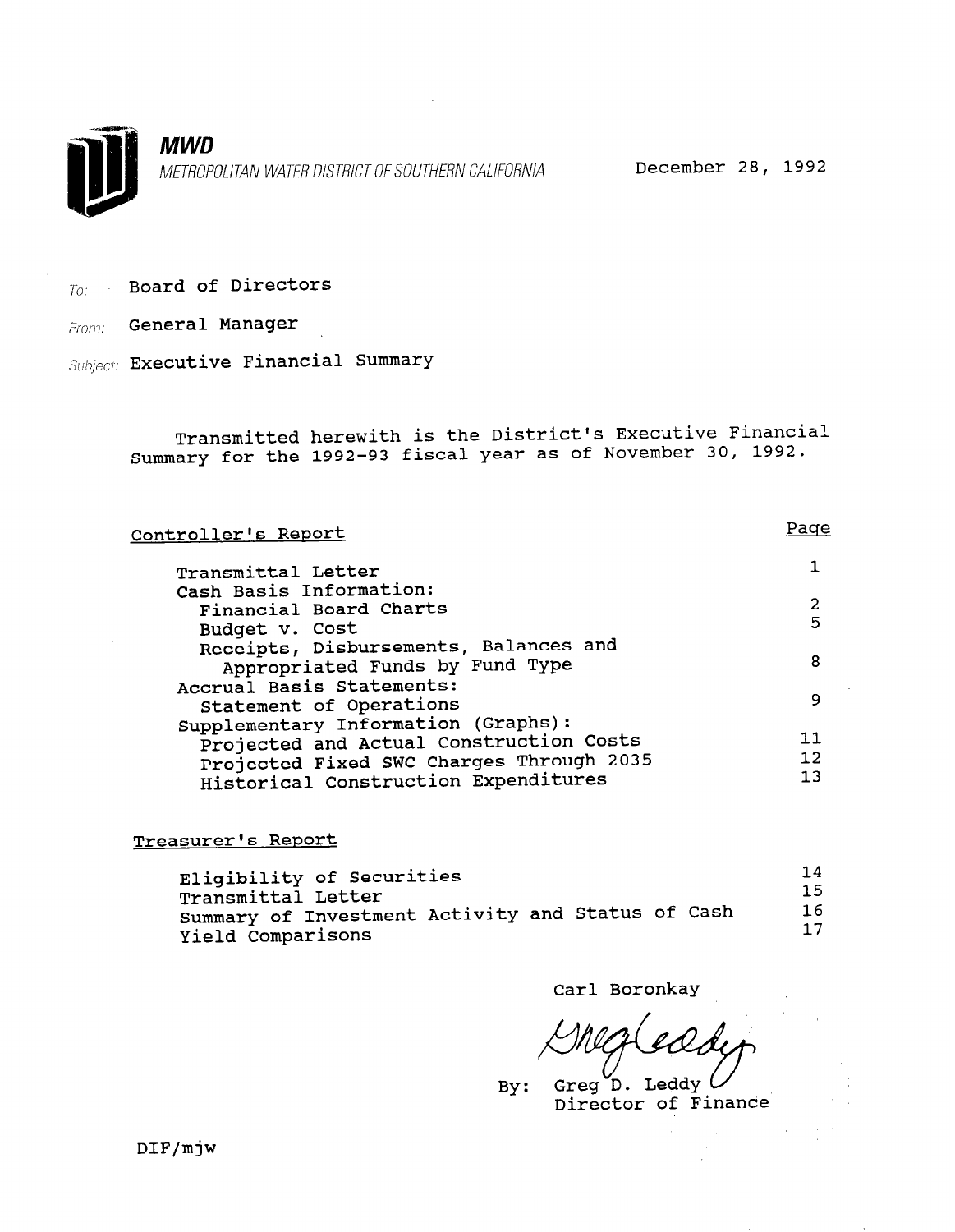

# MWD

METROPOLITAN WATER DISTRICT OF SOUTHERN CALIFORNIA

|  |  |  |  | December 28, 1992 |  |
|--|--|--|--|-------------------|--|
|  |  |  |  |                   |  |
|  |  |  |  |                   |  |
|  |  |  |  |                   |  |

To: General Manager

From: **Controller** 

Subject: Monthly Financial Summary

Transmitted herewith is the Monthly Financial Summary as of November 30, 1992. Included in the report are the following statements:

- Statement of Operations--Accrual Basis
- Statement of Receipts, Disbursements, and Balances by Fund
- Supplementary Information

The following appropriation was closed in November and transferred to Completed Features.

# Appn. Description

566 Los Angeles Headquarter Buildings - Replace Emergency Generator

David I. Furukawa

Encl.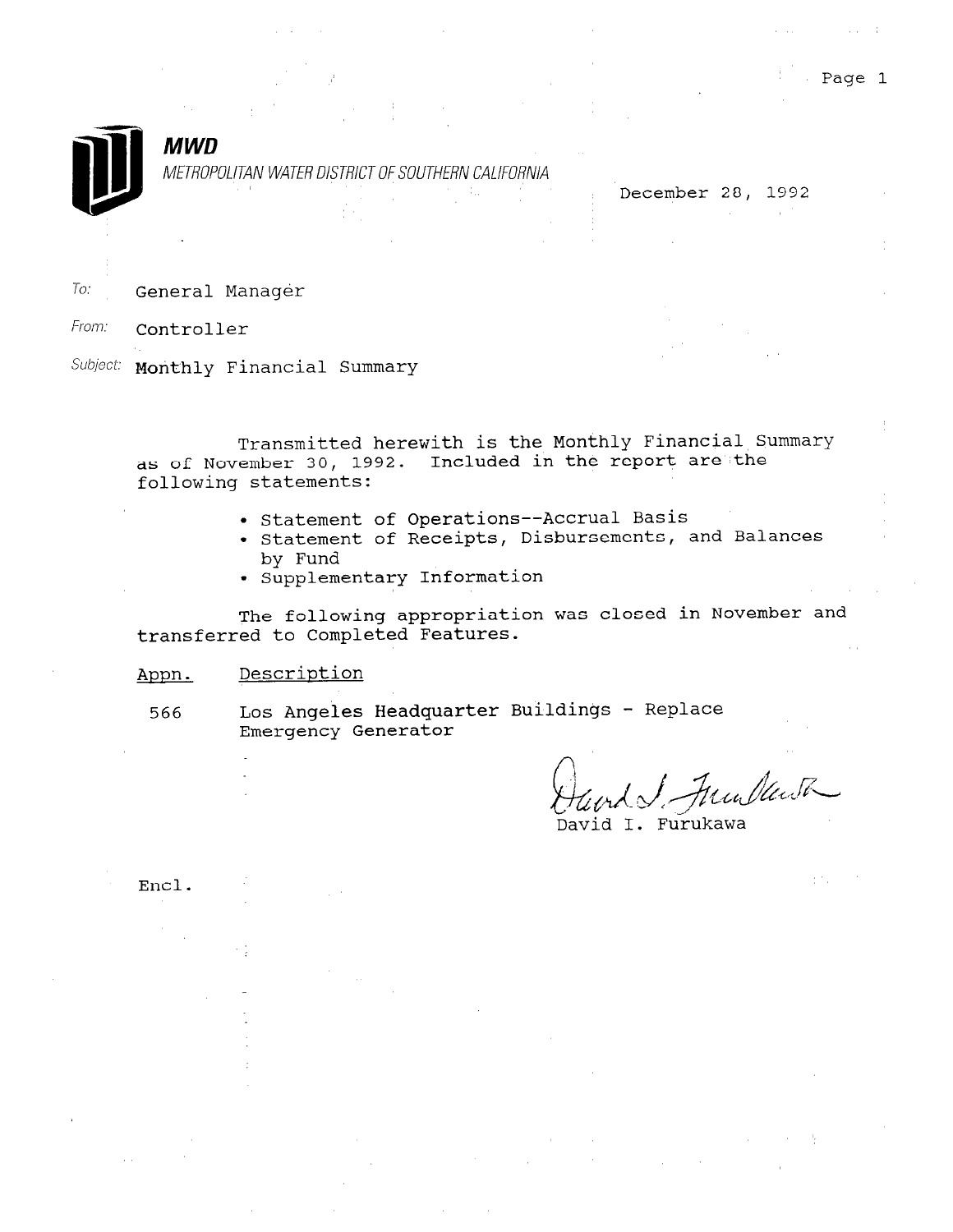





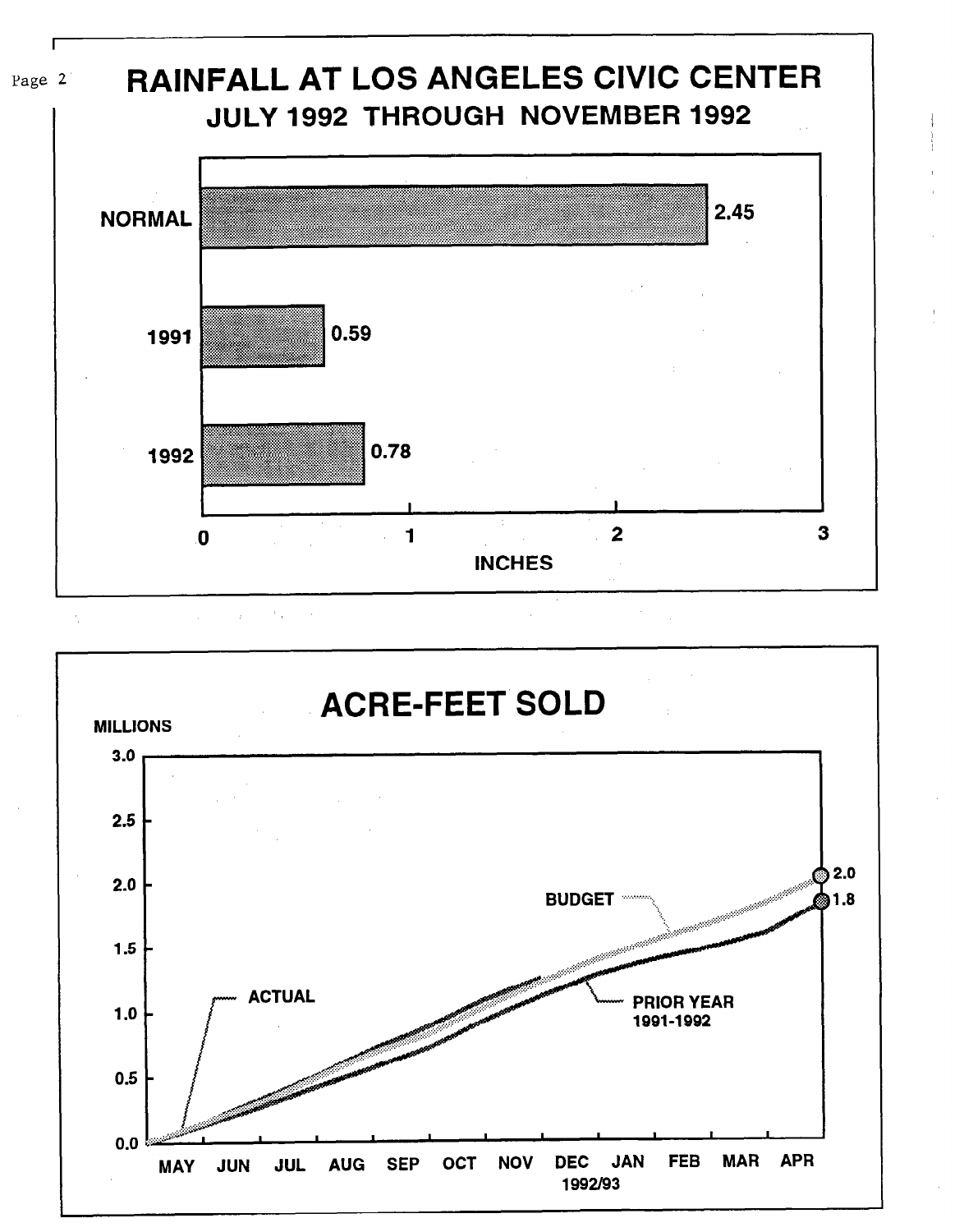

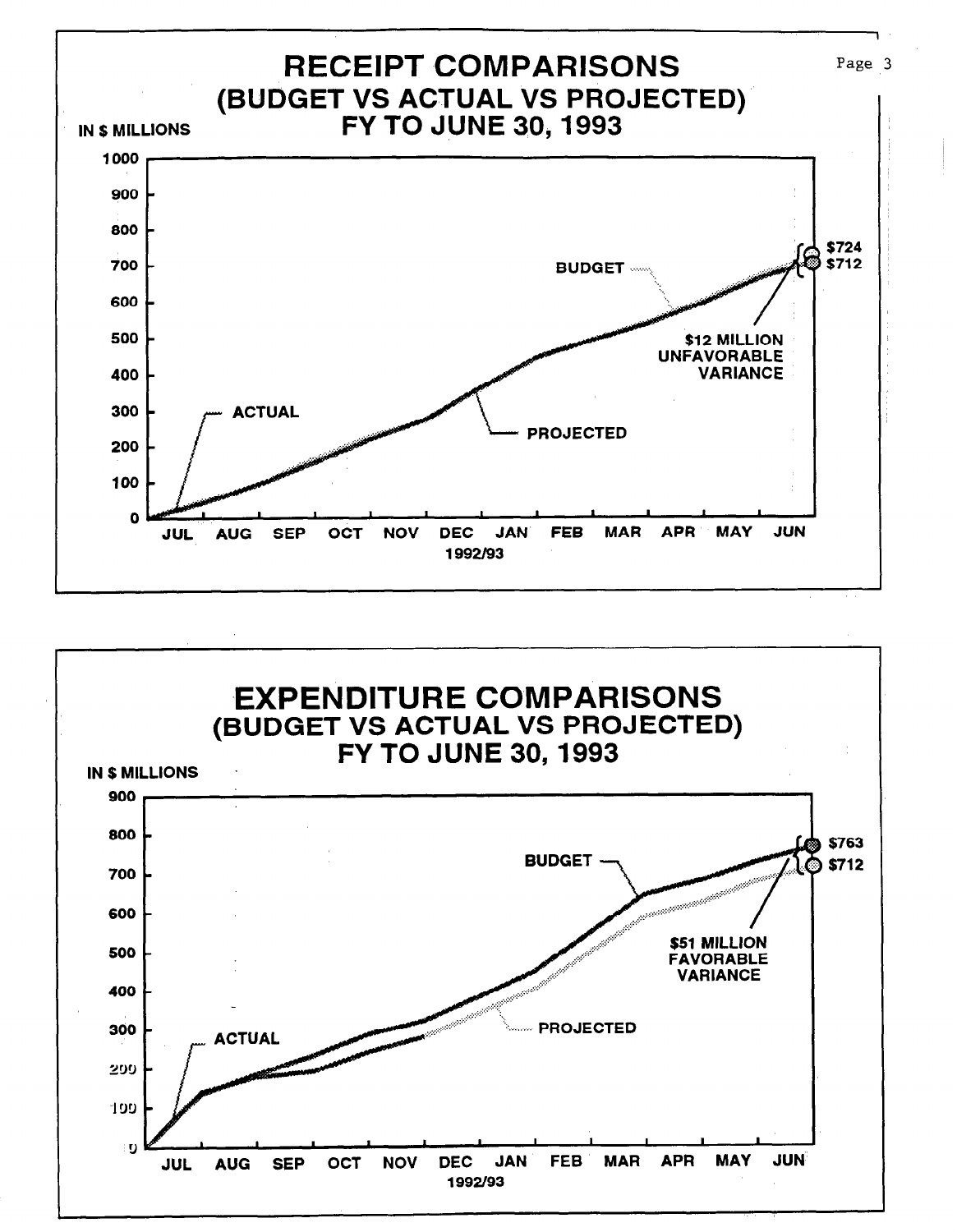



Page 4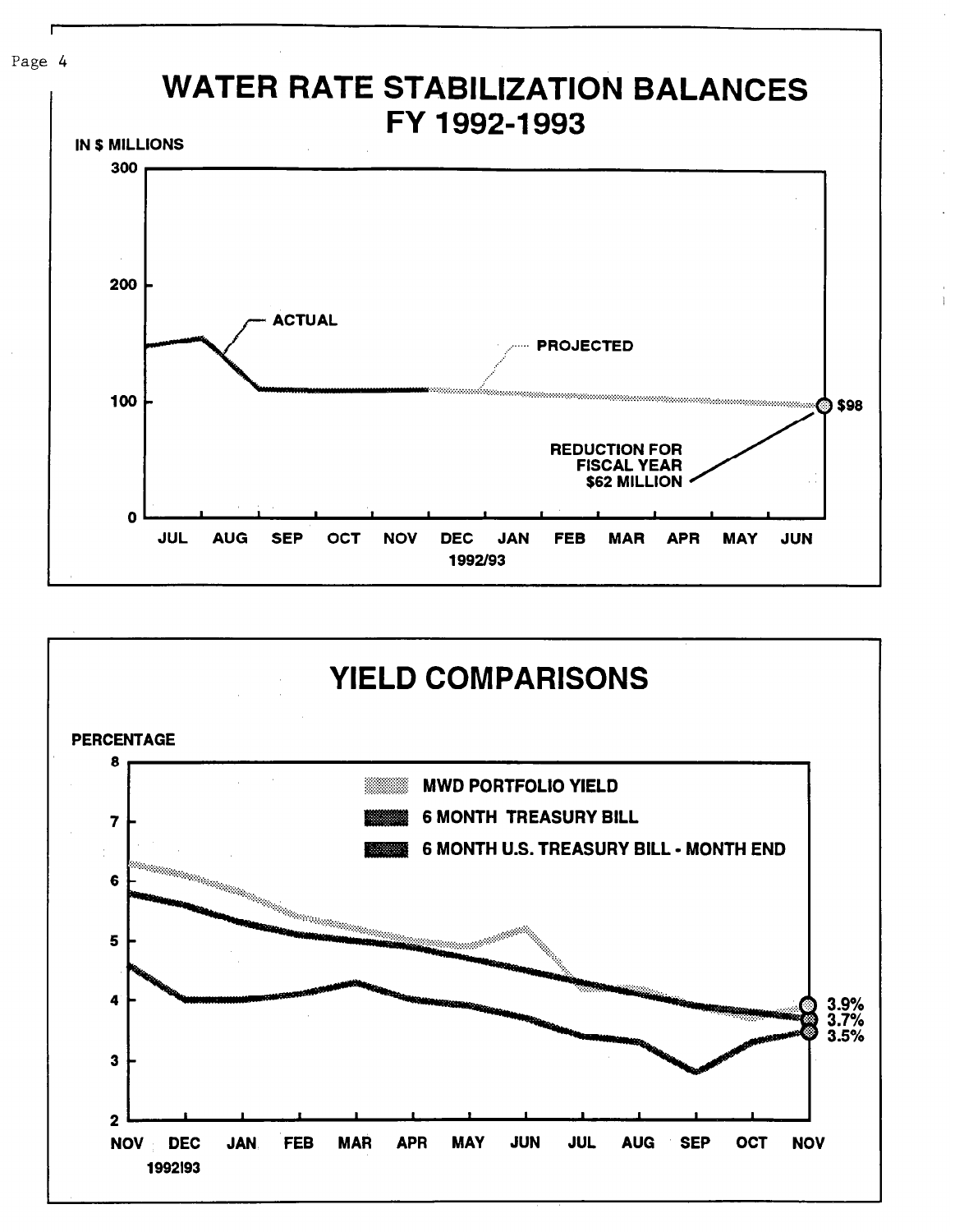# BUDGET VS COST REPGRT - CASH BASIS SUMMARY\* JULY 1, 1992 - NOVEMBER 30, 1992 (IN MILLIONS OF DOLLARS)

|                                                                            | PRIOR YEAR                                           | ANNUAL                          | <b>BUDGET</b>                                                                                                                                                                                                                                                                                                                                                                                                                                                                                 | <b>ACTUAL</b>                                                                                                                                                                                                                                                                                                                                                                                                                                                                                 | VARIANCE**                           |                      |
|----------------------------------------------------------------------------|------------------------------------------------------|---------------------------------|-----------------------------------------------------------------------------------------------------------------------------------------------------------------------------------------------------------------------------------------------------------------------------------------------------------------------------------------------------------------------------------------------------------------------------------------------------------------------------------------------|-----------------------------------------------------------------------------------------------------------------------------------------------------------------------------------------------------------------------------------------------------------------------------------------------------------------------------------------------------------------------------------------------------------------------------------------------------------------------------------------------|--------------------------------------|----------------------|
|                                                                            | <b>ACTUAL</b>                                        | <b>BUDGET</b>                   | TO DATE                                                                                                                                                                                                                                                                                                                                                                                                                                                                                       | TO DATE                                                                                                                                                                                                                                                                                                                                                                                                                                                                                       | AMOUNT PERCENT                       |                      |
| OPERATING RECEIPTS:                                                        | - <b>- - - - -</b> - - -                             | <u>-------</u>                  | -------                                                                                                                                                                                                                                                                                                                                                                                                                                                                                       | -------                                                                                                                                                                                                                                                                                                                                                                                                                                                                                       | 222222 <i>-</i> 223222               |                      |
| Water Sales                                                                | \$379.8                                              | \$528.1                         | \$220.4                                                                                                                                                                                                                                                                                                                                                                                                                                                                                       | \$243.9                                                                                                                                                                                                                                                                                                                                                                                                                                                                                       | \$23.5                               | 11(a)                |
| Power Recoveries                                                           | 10.9                                                 | 20.0                            | 9.8                                                                                                                                                                                                                                                                                                                                                                                                                                                                                           | 8.0                                                                                                                                                                                                                                                                                                                                                                                                                                                                                           | (1.8)                                | $-18$ (b)            |
| Standby Charge                                                             | 0.0                                                  | 25.0                            | 0.0                                                                                                                                                                                                                                                                                                                                                                                                                                                                                           | 0,4                                                                                                                                                                                                                                                                                                                                                                                                                                                                                           | 0.4                                  | 0                    |
| Service Charge                                                             | 0.0                                                  | 25.0(1)                         | 7.5                                                                                                                                                                                                                                                                                                                                                                                                                                                                                           | 0.0                                                                                                                                                                                                                                                                                                                                                                                                                                                                                           | (7.5)                                | $-100$ (c)           |
| TOTAL OPERATING RECEIPTS                                                   | - <b>-</b> - - - - - - -<br>\$390.7<br>$\frac{1}{2}$ | <u>.</u><br>\$598.1<br>.        | --------<br>\$237.7<br><u>.</u>                                                                                                                                                                                                                                                                                                                                                                                                                                                               | -------<br>\$252.3                                                                                                                                                                                                                                                                                                                                                                                                                                                                            | -------<br>\$14.6<br>-------         |                      |
| OPERATIONS & MAINTENANCE EXPENDITURES:                                     |                                                      |                                 |                                                                                                                                                                                                                                                                                                                                                                                                                                                                                               |                                                                                                                                                                                                                                                                                                                                                                                                                                                                                               |                                      |                      |
| MWD O&M & CRA Power                                                        | \$219.1                                              | \$259.7                         | \$110.3                                                                                                                                                                                                                                                                                                                                                                                                                                                                                       | \$89.5                                                                                                                                                                                                                                                                                                                                                                                                                                                                                        | \$20.7                               | 19 (d)               |
| SWC O&M and Power (Net)                                                    | 111.2                                                | 150.7                           | 58.9                                                                                                                                                                                                                                                                                                                                                                                                                                                                                          | 46.7                                                                                                                                                                                                                                                                                                                                                                                                                                                                                          | 12.2                                 | $21$ (e)             |
| State Water Bank                                                           | 40.0                                                 | 0.8                             | 0.8                                                                                                                                                                                                                                                                                                                                                                                                                                                                                           | 0.4                                                                                                                                                                                                                                                                                                                                                                                                                                                                                           | 0.4                                  | 51                   |
| Additional CRA Supplies: O&M                                               | 6.0<br><u>.</u>                                      | 7.0                             | 4.6<br>$\begin{array}{cccccccccc} \multicolumn{2}{c}{} & \multicolumn{2}{c}{} & \multicolumn{2}{c}{} & \multicolumn{2}{c}{} & \multicolumn{2}{c}{} & \multicolumn{2}{c}{} & \multicolumn{2}{c}{} & \multicolumn{2}{c}{} & \multicolumn{2}{c}{} & \multicolumn{2}{c}{} & \multicolumn{2}{c}{} & \multicolumn{2}{c}{} & \multicolumn{2}{c}{} & \multicolumn{2}{c}{} & \multicolumn{2}{c}{} & \multicolumn{2}{c}{} & \multicolumn{2}{c}{} & \multicolumn{2}{c}{} & \multicolumn{2}{c}{} & \mult$ | 4.6<br>$\begin{array}{cccccccccc} \multicolumn{2}{c}{} & \multicolumn{2}{c}{} & \multicolumn{2}{c}{} & \multicolumn{2}{c}{} & \multicolumn{2}{c}{} & \multicolumn{2}{c}{} & \multicolumn{2}{c}{} & \multicolumn{2}{c}{} & \multicolumn{2}{c}{} & \multicolumn{2}{c}{} & \multicolumn{2}{c}{} & \multicolumn{2}{c}{} & \multicolumn{2}{c}{} & \multicolumn{2}{c}{} & \multicolumn{2}{c}{} & \multicolumn{2}{c}{} & \multicolumn{2}{c}{} & \multicolumn{2}{c}{} & \multicolumn{2}{c}{} & \mult$ | 0.0<br><b>*******</b>                | 0                    |
| TOTAL O&M EXPENDITURES                                                     | \$376.3<br><u>---------</u>                          | \$418.2<br>.                    | \$174.6<br>$1 - 1 - 1 - 1$                                                                                                                                                                                                                                                                                                                                                                                                                                                                    | \$141.2<br>-------                                                                                                                                                                                                                                                                                                                                                                                                                                                                            | \$33.4<br>-------                    |                      |
| NET OPERATING REVENUES                                                     | \$14.4                                               | \$179.9<br>-------              | \$63.1                                                                                                                                                                                                                                                                                                                                                                                                                                                                                        | \$111.1<br>-------                                                                                                                                                                                                                                                                                                                                                                                                                                                                            | \$48.0<br>-------                    |                      |
| Interest on Investments                                                    | ---------<br>\$36.5                                  | \$40.0                          | \$18.4                                                                                                                                                                                                                                                                                                                                                                                                                                                                                        | \$9.6                                                                                                                                                                                                                                                                                                                                                                                                                                                                                         | (8.8)                                | $-48$ (f)            |
| Revenue Bond/CP Debt Service                                               | 37.1                                                 | 52.4                            | 20.8                                                                                                                                                                                                                                                                                                                                                                                                                                                                                          | 21.0<br>-------                                                                                                                                                                                                                                                                                                                                                                                                                                                                               | (0.1)<br>-------                     | -1<br>$\sim$ $\sim$  |
| FUNDS AVAILABLE FROM OPERATIONS                                            | . . <b>. .</b><br>\$13.8<br>________                 | -------<br>\$167.4<br>.         | -------<br>\$60.7<br>-------                                                                                                                                                                                                                                                                                                                                                                                                                                                                  | \$99.8<br>-------                                                                                                                                                                                                                                                                                                                                                                                                                                                                             | \$39.0<br>-------                    |                      |
|                                                                            |                                                      |                                 |                                                                                                                                                                                                                                                                                                                                                                                                                                                                                               |                                                                                                                                                                                                                                                                                                                                                                                                                                                                                               | \$1.7                                |                      |
| Additional CRA Supplies: Capital                                           | ( \$21.7)<br>(31.0)                                  | (330.1)<br>(7.4)                | ( \$7.0)<br>(3.1)                                                                                                                                                                                                                                                                                                                                                                                                                                                                             | (15.3)<br>(7.8)                                                                                                                                                                                                                                                                                                                                                                                                                                                                               | (4.7)                                | $-24(9)$<br>-153 (h) |
| PAYG and General Fund Expenditures<br>Oper Equip/Other Receipts/Trust Acct | 1.2                                                  |                                 | (5.1)                                                                                                                                                                                                                                                                                                                                                                                                                                                                                         | (0.1)                                                                                                                                                                                                                                                                                                                                                                                                                                                                                         | 5.0                                  | 97 (i)               |
|                                                                            | 83.6                                                 | (12.3)<br>85.0                  | 12.8                                                                                                                                                                                                                                                                                                                                                                                                                                                                                          | 11.1                                                                                                                                                                                                                                                                                                                                                                                                                                                                                          | (1.7)                                | -13 (j)              |
| Tax Receipts                                                               | (144.7)                                              | (183.7)                         | (88.4)                                                                                                                                                                                                                                                                                                                                                                                                                                                                                        | (83.0)                                                                                                                                                                                                                                                                                                                                                                                                                                                                                        | 5.4                                  | $-6$                 |
| SWC Capital<br>G.O. Bond/Other Debt Service                                | (57.9)                                               | (58.2)                          | (19.9)                                                                                                                                                                                                                                                                                                                                                                                                                                                                                        | (19.8)                                                                                                                                                                                                                                                                                                                                                                                                                                                                                        | 0.0                                  | 0                    |
| CHANGE IN CASH ON HAND                                                     | .<br>(156.7)<br>---------                            | -------<br>( \$39.3)<br>------- | --------<br>$($ \$50.0)<br>-------                                                                                                                                                                                                                                                                                                                                                                                                                                                            | <b>.</b><br>(55.3)<br>. <b>.</b>                                                                                                                                                                                                                                                                                                                                                                                                                                                              | -------<br>\$44.6<br>$- - - - - - -$ |                      |
|                                                                            |                                                      |                                 |                                                                                                                                                                                                                                                                                                                                                                                                                                                                                               |                                                                                                                                                                                                                                                                                                                                                                                                                                                                                               |                                      |                      |
| Construction Expenditures from Bonds                                       | \$144.7                                              | \$328.0                         | \$136.7                                                                                                                                                                                                                                                                                                                                                                                                                                                                                       | \$95.7                                                                                                                                                                                                                                                                                                                                                                                                                                                                                        | \$40.9                               | 30(k)                |

\* Excluding Bond Construction Funds, Excess Earnings Funds, other Trust Funds, and the Deferred Compensation Fund.

\*\* A positive variance is favorable to MWD, a negative variance is unfavorable.

(1) Service Charge (\$25 million) repealed.

Minor differences are due to rounding.

 $\mathcal{A}$ 

 $\bar{1}$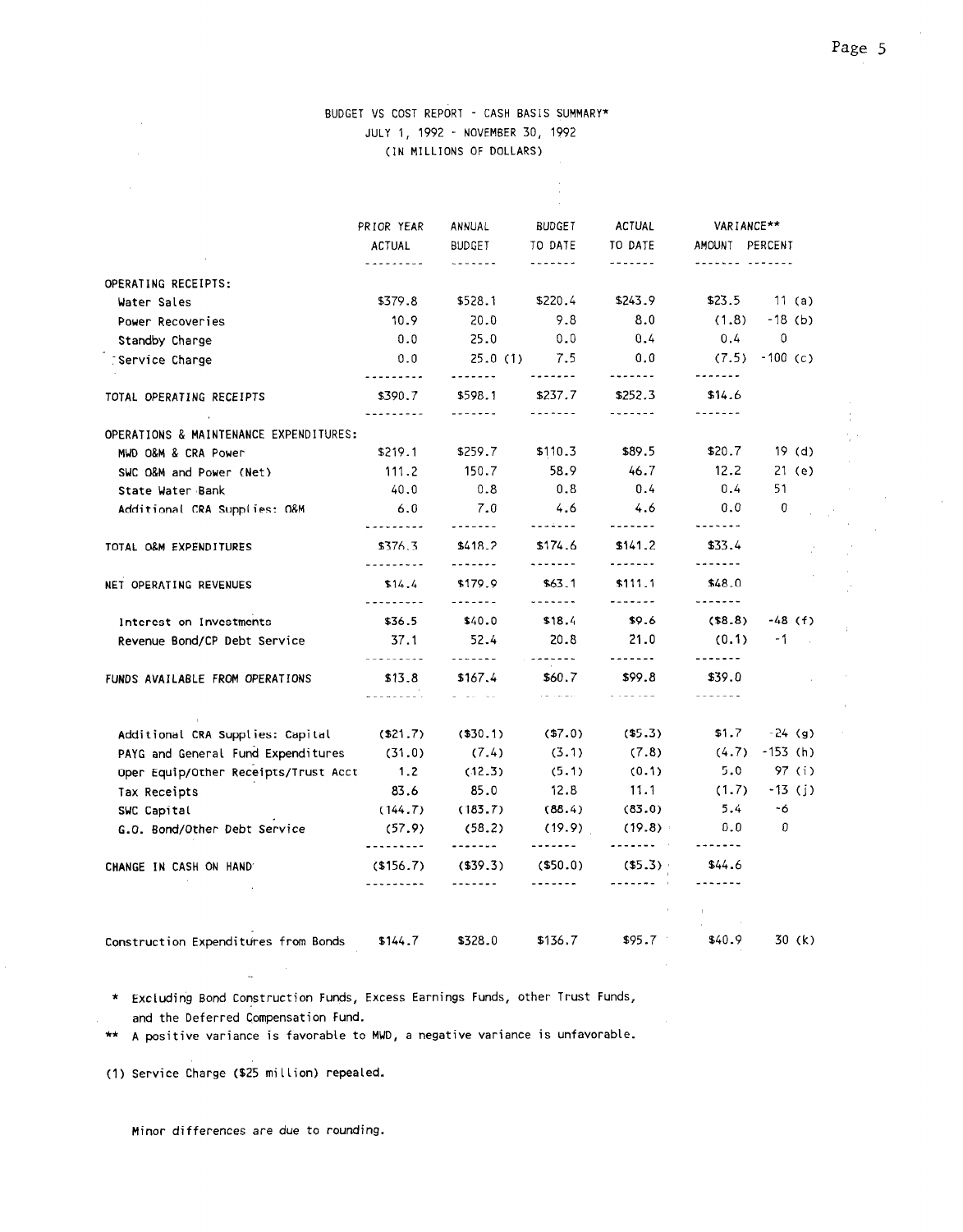### CASH BASIS EXECUTIVE FINANCIAL SUMMARY VARIANCE EXPLANATIONS (Through NOVEMBER 30, 1992)

Criteria:  $\pm$ \$500,000 and 10 percent or more

#### OPERATING RECEIPTS

#### , and it is a sequence of the sequence of  $\mathcal{L}_\mathrm{max}$

- a. Receipts from water sales are \$23.5 million greater than budget since sales are approximately 61,000 acre-feet more than budget for July through November.
- b. Receipts from power recoveries are 18 percent under budget because several power plants have periodically been out of service during the fiscal year, mainly due to efforts to maximize deliveries from the Colorado River.
- C. Receipts from the availability of service charge will be \$0 for the year because the charge was rescinded by the Board in July after the budget was adopted.

#### OPERATIONS AND MAINTENANCE EXPENDITURES

- d. MWD O&M expenditures and CRA power are 19 percent under budget due to cost savings realized from continuing austerity measures and lower than budgeted supplemental energy rates for pumping on the Colorado River Aqueduct.
- e. Net SWC O&M charges are \$12.2 million under budget due to O&M credits received from DWR related to prior year cost adjustments and interest earnings on prior overpayments.

#### OTHER RECEIPTS AND EXPENDITURES

- f. Interest received on investments is \$8.8 million less than budget. The difference is mainly due to the timing of interest collections and the continued downturn in market interest rates.
- g. The \$1.7 million variance for Additional CRA Supplies-Capital relates to payments made for the Palo Verde Land Fallowing Agreement (PVID) and the All-American Canal Lining Project. The budget anticipated that one payment of approximately \$7 million for PVID would be made to date.
- h. Pay-As-You-Go and General Fund construction disbursements are \$4.7 million more than budget mainly due to the timing of construction outlays.

 $\sim$   $\sim$   $\sim$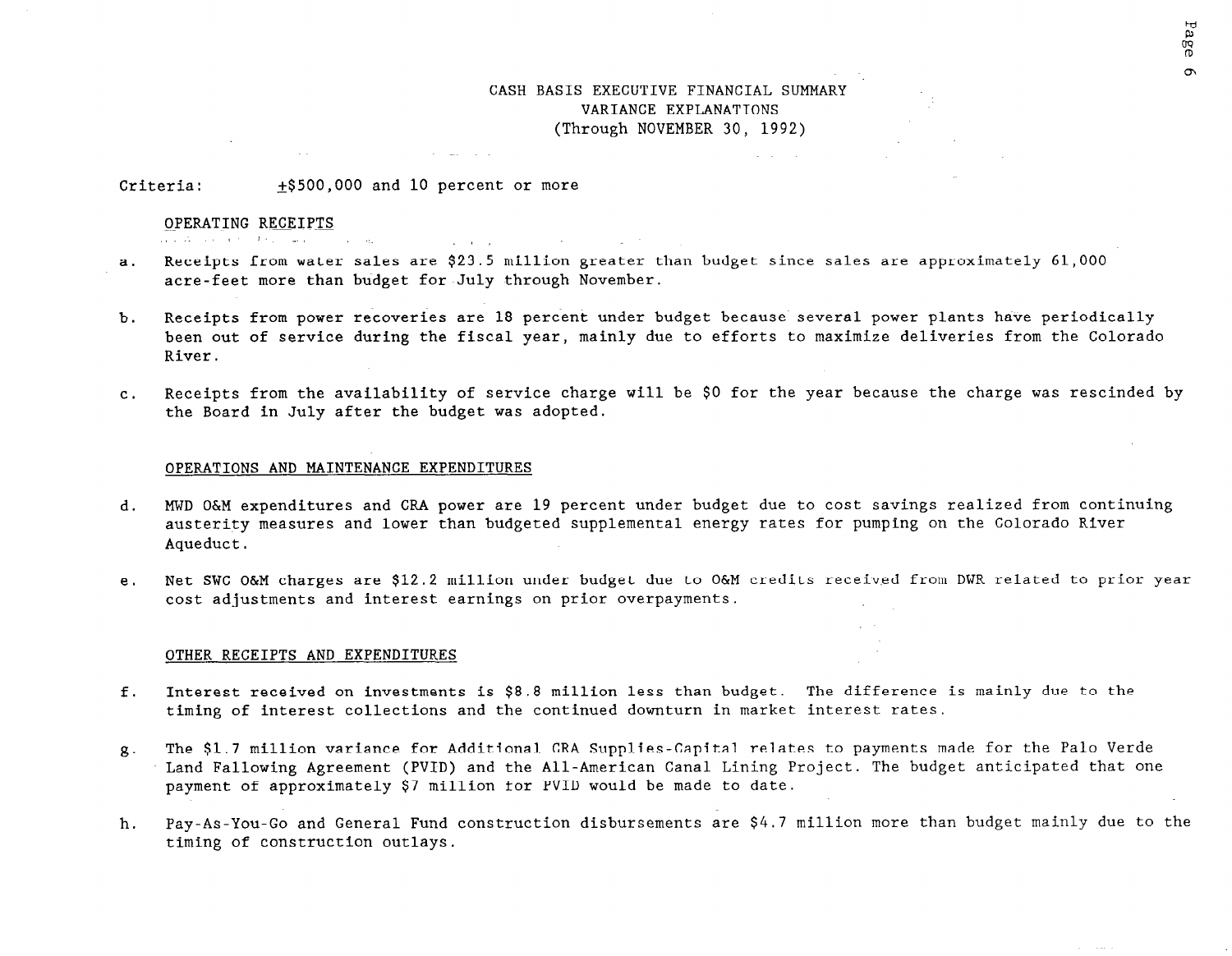- i. Operating equipment purchases and other receipts and trust accounts are \$5.0 million under budget due to reimbursements, the timing of cash disbursements for operating equipment, unscheduled receipts from sales of surplus equipment, and trust account transactions which were not included in the budget.
- j. Tax receipts are under budget by \$1.7 million due to the timing of receipts from current and delinquent taxes and an increase in the number of unpaid taxes for foreclosures assumed to be a result of the recession in California.

#### CONSTRUCTION EXPENDITURES FROM BOND PROCEEDS

k. Construction expenditures from bond proceeds are 30 percent below budget mainly because work on the Garvey Reservoir has been delayed due to litigation opposing the project; payments for construction on the Jensen Treatment Plant expansion were less than anticipated; and right-of-way procurement and design work has been delayed on the Cleveland Tunnel, San Diego Pipeline No. 6, the Inland Feeder and other projects due to environmental considerations and deferrals in accordance with the General Manager's austerity program.

 $\mathcal{A}=\mathcal{A}(\mathcal{I}_\mathcal{A})$ 

 $\omega_{\rm{eff}}=-\omega_{\rm{eff}}$ 

Page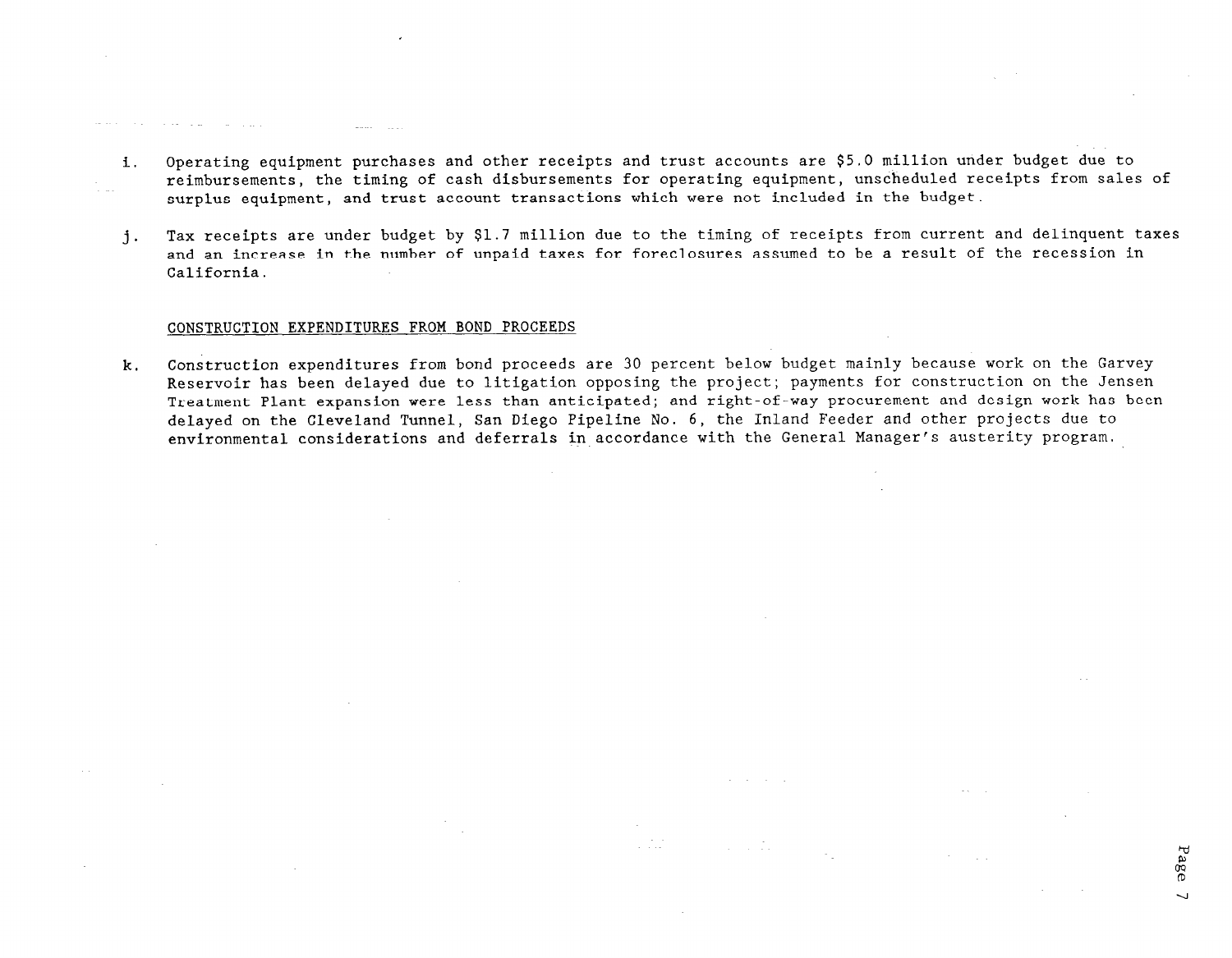| STATEMENT OF RECEIPTS, DISBURSEMENTS, BALANCES AND APPROPRIATED FUNDS<br>JULY 1, 1992 THROUGH NOVEMBER 30, 1992 |                                  |                                |                                               |                                                     |                               |                                  |                                    | <b>TRUST AND</b><br>DEFERRED        |
|-----------------------------------------------------------------------------------------------------------------|----------------------------------|--------------------------------|-----------------------------------------------|-----------------------------------------------------|-------------------------------|----------------------------------|------------------------------------|-------------------------------------|
|                                                                                                                 | <b>OPERATING</b><br><b>FUNDS</b> | STATE CONTRACT<br><b>FUNDS</b> | <b>DEBT</b><br><b>SERVICE</b><br><b>FUNDS</b> | <b>RATE</b><br><b>STABILIZATION</b><br><b>FUNDS</b> | PAY-AS-YOU-<br><b>GO FUND</b> | <b>REVOLVING</b><br>CONSTR. FUND | REVENUE BOND<br>CONSTR. FUNDS      | <b>COMPENSATION</b><br><b>FUNDS</b> |
| <b>BALANCES - START OF PERIOD</b>                                                                               |                                  |                                |                                               |                                                     |                               |                                  |                                    |                                     |
| <b>CASH AND INVESTMENTS</b>                                                                                     | 221 042 239 91                   | 58,717,348.81                  | 79.853,211.50                                 | 146,765,371.62                                      | 50,002,583.23                 | 6,281,359.49                     | 201,707,355.85                     | 33,747,568.43                       |
| <b>RECEIPTS</b>                                                                                                 |                                  |                                |                                               |                                                     |                               |                                  |                                    |                                     |
| <b>Net Tax Collections</b>                                                                                      |                                  | 4,736,192.29                   | 6,364,385.38                                  |                                                     |                               |                                  |                                    |                                     |
| <b>Water Sales</b>                                                                                              | 243,926,619.00                   |                                |                                               |                                                     |                               |                                  |                                    |                                     |
| <b>Water Standby Charge</b>                                                                                     | 357 810 45                       |                                |                                               |                                                     |                               |                                  |                                    |                                     |
| Power Recoverles                                                                                                | 8,000,962.60                     |                                |                                               |                                                     |                               |                                  |                                    |                                     |
| Interest on Investments                                                                                         | 4,105,978.72                     | 487,955.29                     | 1,393.649.27                                  | 3,149,038.67                                        | 539,149.39                    |                                  | 6 488, 172.32                      | 957,847.91                          |
| <b>Bond Sales/CP Sales</b>                                                                                      |                                  |                                |                                               |                                                     |                               | 92 777 10                        | 527,736,050.05                     |                                     |
| <b>Other Collections</b>                                                                                        | 265,572.32                       |                                |                                               |                                                     | 1,800.00                      |                                  |                                    |                                     |
|                                                                                                                 |                                  |                                |                                               |                                                     |                               |                                  |                                    |                                     |
| TOTAL RECEIPTS                                                                                                  | 256,659,143.09                   | 5,224,147.58                   | 7,758,034.63                                  | 3,149,038.67                                        | 540,949.39                    | 92,777.10                        | 534,224,222.37                     | 957,847.91                          |
| INTER-FUND TRANSFERS                                                                                            | (38, 144, 992.94)                | 76,896,325.99                  | 49,007,459.71                                 | (45,000,000.00)                                     | (14,000,000.00)               |                                  | (28, 758, 792.76)                  |                                     |
| <b>REIMBURSEMENTS</b>                                                                                           |                                  |                                |                                               |                                                     |                               |                                  |                                    |                                     |
| Operation & Maintenance                                                                                         | 223,548.78                       |                                |                                               |                                                     |                               |                                  |                                    |                                     |
| <b>Operating Equipment</b><br>Inventories                                                                       | 686.31                           |                                |                                               |                                                     |                               |                                  |                                    |                                     |
|                                                                                                                 | 4,683,418.06                     |                                |                                               |                                                     | 200.00                        | 106,494.75                       | 1,179,265.95                       |                                     |
| Construction<br>Interest & Premium on Bonds                                                                     |                                  |                                | 1,222,876.82                                  |                                                     |                               |                                  |                                    |                                     |
| TOTAL REIMBURSEMENTS                                                                                            | 4,907,653.15                     |                                | 1,222,876.82                                  |                                                     | 200.00                        | 106,494.75                       | 1,179,265.95                       |                                     |
| <b>DISBURSEMENTS</b>                                                                                            |                                  |                                |                                               |                                                     |                               |                                  |                                    |                                     |
| Operation & Maintenance                                                                                         |                                  |                                |                                               |                                                     |                               |                                  |                                    |                                     |
| Operating Equipment (Net)                                                                                       |                                  |                                |                                               |                                                     |                               |                                  |                                    |                                     |
| Invent. & Undistr. Payroll (Net)                                                                                | 87, 121, 987. 19                 |                                |                                               |                                                     |                               |                                  |                                    |                                     |
| Construction                                                                                                    | (285, 429.01)                    |                                |                                               |                                                     | 5,725,993.96                  |                                  | 95,052,102.48                      |                                     |
| DWR - Capital Payments                                                                                          | (4 039 350 12)                   | 66,799,545.00                  |                                               |                                                     |                               | 1,942,078.42                     |                                    |                                     |
| DWR - Minimum O&M                                                                                               | 12 101 012 09                    |                                |                                               |                                                     |                               |                                  |                                    |                                     |
| <b>Off Aqueduct Facilities</b>                                                                                  |                                  | 25,949,434.00                  |                                               |                                                     |                               |                                  |                                    |                                     |
| CRA - Power                                                                                                     | 37 751 554 00                    |                                |                                               |                                                     |                               |                                  |                                    |                                     |
| SWC - Variable Power                                                                                            | 15,774,535.00                    |                                |                                               |                                                     |                               |                                  |                                    |                                     |
| SWC - Credit                                                                                                    | 11,263,631.62                    | (9,705,170.00)                 |                                               |                                                     |                               |                                  |                                    |                                     |
| DWR - Water Bank                                                                                                | 9,301,278.00                     |                                |                                               |                                                     |                               |                                  |                                    |                                     |
| To SDCWA - Ist Aqueduct                                                                                         | (16, 118, 945, 30)               |                                |                                               |                                                     |                               |                                  |                                    |                                     |
| Debt Service on MWD Bonds                                                                                       | 393,900.00                       |                                | 732,136.22                                    |                                                     |                               |                                  |                                    |                                     |
| Net Book Losses on Investment                                                                                   | 105,405.91                       |                                |                                               |                                                     |                               |                                  |                                    |                                     |
| Transactions                                                                                                    |                                  |                                | 39,960,000.89                                 |                                                     |                               |                                  |                                    |                                     |
| TOTAL DISBURSEMENTS                                                                                             | 153,369,579.38                   | 83,043,809.00                  | 40,692,217.11                                 |                                                     | 5,725,993.96                  | 1,942,078.42                     | $\sim$ 100 $\sim$<br>95,052,102.48 |                                     |
| TRUST ACCOUNT TRANSACTIONS (NET)                                                                                | (698, 197.60)                    |                                |                                               |                                                     |                               |                                  |                                    | 402,525.88                          |
| BALANCES - END OF PERIOD                                                                                        |                                  |                                |                                               |                                                     |                               |                                  |                                    |                                     |
| <b>CASH AND INVESTMENTS</b>                                                                                     | 290, 396, 266. 23                | 57,794,013.38                  | 97,149,365.55                                 | 104,914,410.29                                      | 30,817,738.66                 | 4,538,552.92                     | 613,299,948.93                     | 35, 107, 942.22                     |
| APPROPRIATED FUNDS                                                                                              | 418.432.537.00                   | 182.910.026.00                 | 106,095,556.00                                |                                                     | 10,274,290.00                 | 10,167,031.00                    | 450,980,878.00                     |                                     |

Page 8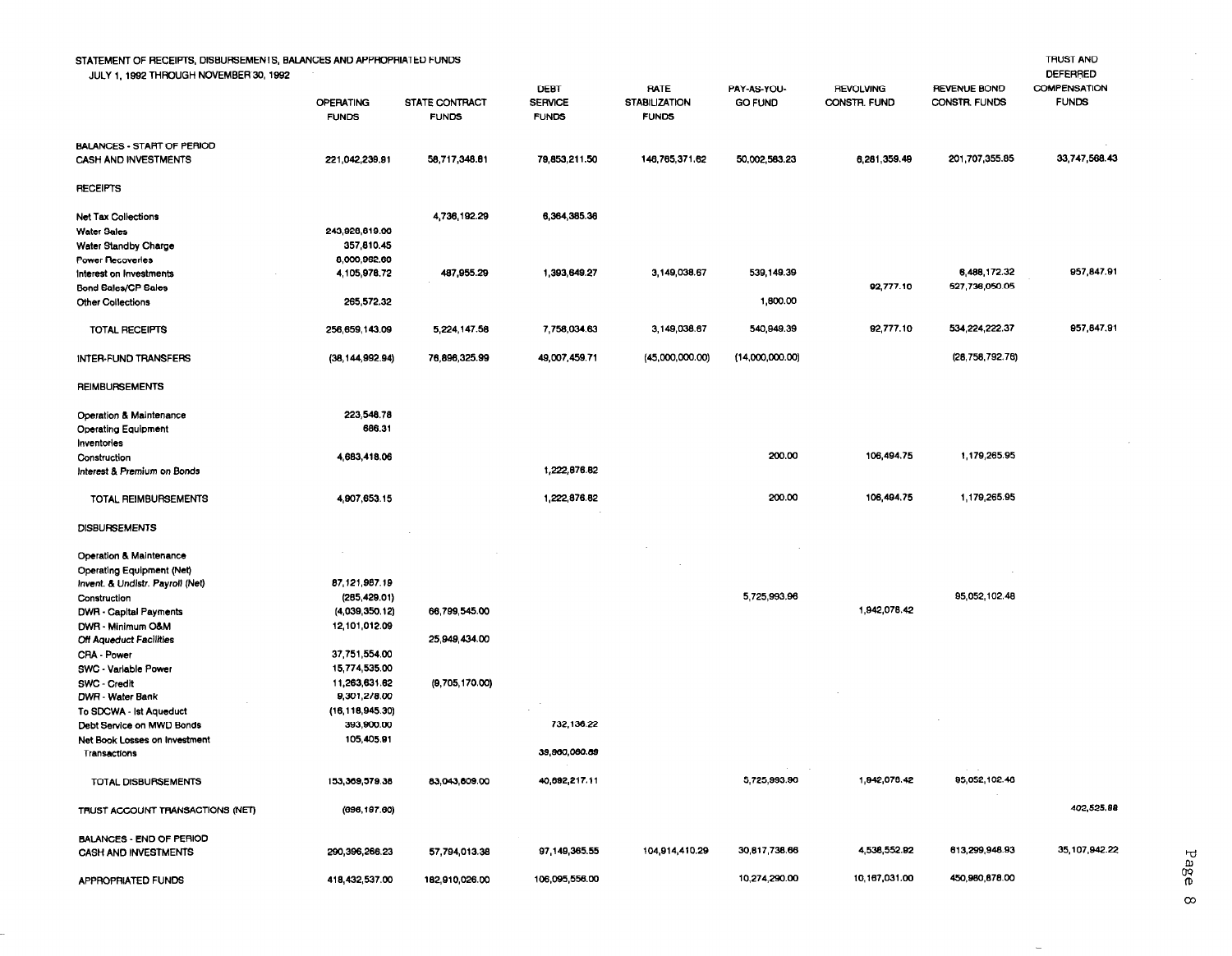# STATEMENT OF OPERATIONS

# FISCAL YEAR THROUGH NOVEMBER 30, 1992

 $\sim$   $\sim$ 

| GROSS OPERATING INCOME<br>Water Sales:                                                                                                                         | Acre Feet                                        |                                                                                                |                      |
|----------------------------------------------------------------------------------------------------------------------------------------------------------------|--------------------------------------------------|------------------------------------------------------------------------------------------------|----------------------|
| Noninterruptible<br>Untreated<br>Treated                                                                                                                       | 249,380.3<br>546,455.8                           | 67,401,137.20<br>176,681,846.40                                                                |                      |
| Interruptible<br>Untreated<br>Treated<br>Reclaimed Water                                                                                                       | 68,995.2<br>59,446.2<br>11,657.2<br>935, 934.7   | 12,793,334.90<br>15,522,339.30<br>979,204.80<br>273, 377, 862.60<br>10,512,025.80              |                      |
| Water Standby Charge<br>Power Recoveries: (                                                                                                                    | 146,319,200 kWh )                                | 7,084,151.17                                                                                   | 290, 974, 039.57     |
| OPERATION AND MAINTENANCE<br>Operations<br>Power and Water Costs                                                                                               |                                                  | 75,681,449.74<br>66, 053, 553.94                                                               | 141,735,003.68       |
| Operating Income before Amort. & Depr.                                                                                                                         |                                                  |                                                                                                | 149,239,035.89       |
| Depreciation, Plant                                                                                                                                            | Amort. of Participation Rights in State Project  | 31, 382, 245.00<br>10, 132, 056.37                                                             | 41, 514, 301.37      |
| Operating Income                                                                                                                                               |                                                  |                                                                                                | 107,724,734.52       |
| OTHER INCOME<br>Net Tax Revenues<br>Interest Earned on Investments<br>Property Rentals<br>Gain on Land Sales<br>Earnings on Escrow Accounts<br>Sundry Revenues | Current Interest Levies - Annexation Commitments | 33,704,428.39<br>16, 517, 754.50<br>792,970.21<br>284,493.00<br>$.00 \,$<br>.00.<br>206,216.61 | 51,505,862.71        |
| INTEREST AND OTHER EXPENSE<br>Bond Interest Expense<br>Adjustment for OAPF Obligation<br>Arbitrage Rebate Tax<br>Sundry Expense                                |                                                  | 31, 522, 715.67<br>.00<br>.00<br>221,766.59                                                    | 31,744,482.26        |
|                                                                                                                                                                | Income before Annex. Inc. & Prior Years' Adjust. |                                                                                                | 127,486,114.97       |
| ANNEXATION INCOME<br>New Annexations - Principal                                                                                                               | Levies for Uncapitalized Annexation - Principal  | 757.88<br>3,737,264.58                                                                         | 3,738,022.46         |
| ADJUSTMENTS OF PRIOR YEARS' POWER AND WATER COSTS                                                                                                              |                                                  |                                                                                                | 23, 343, 541. 30     |
| NET INCOME                                                                                                                                                     |                                                  |                                                                                                | 154, 567, 678.73     |
| RETAINED EARNINGS AT START OF YEAR                                                                                                                             |                                                  |                                                                                                | 2, 245, 408, 572. 51 |
| RETAINED EARNINGS TO DATE                                                                                                                                      |                                                  |                                                                                                | 2,399,976,251.24     |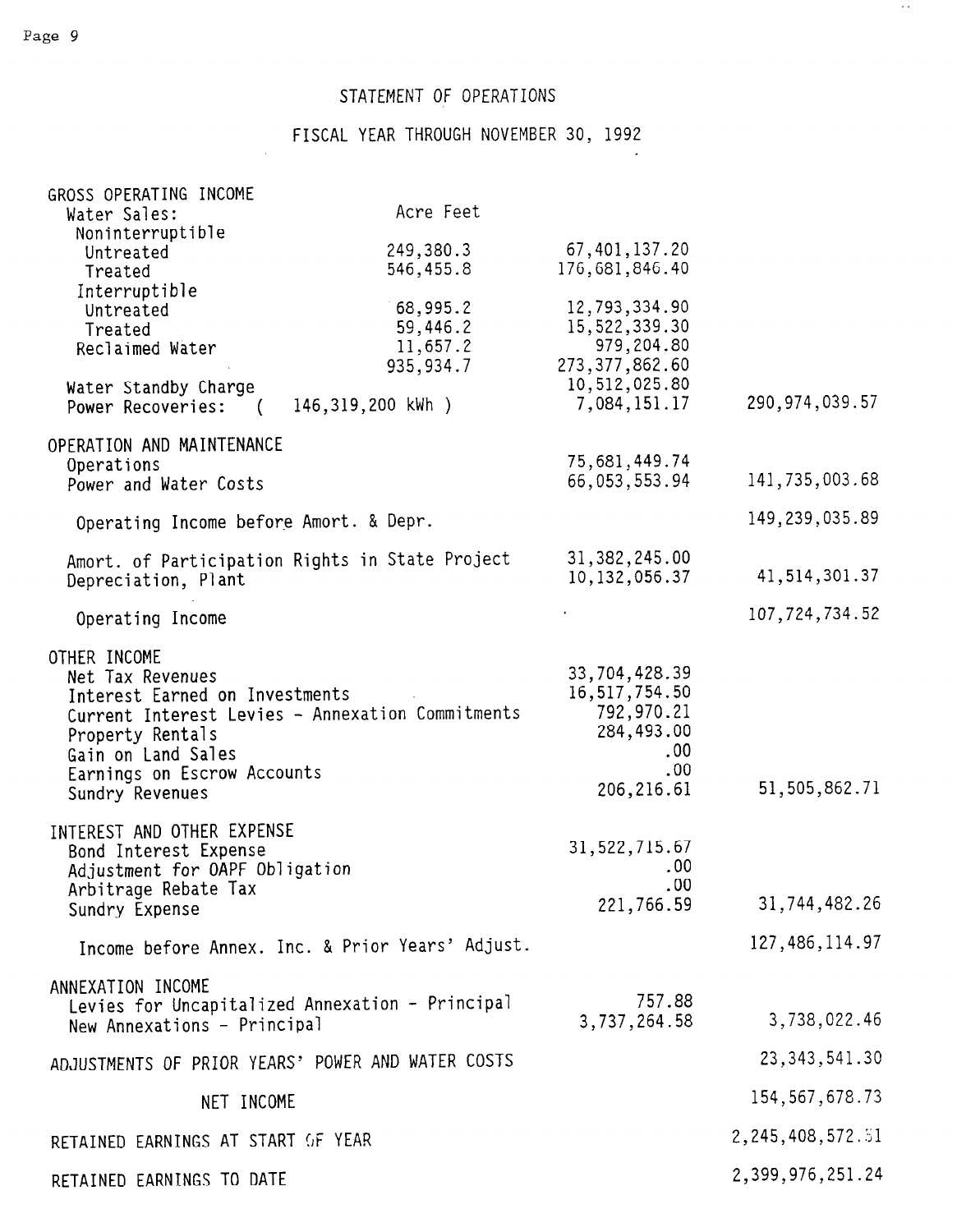# STATEMENT OF OPERATIONS

F ISCAL YEAR THROUGH NOVEMBER 30, 1991

| GROSS OPERATING INCOME                                  |           |                  |                      |
|---------------------------------------------------------|-----------|------------------|----------------------|
| Water Sales:                                            | Acre Feet |                  |                      |
| Noninterruptible                                        |           |                  |                      |
| Untreated                                               | 126,294.1 | 43,574,128.70    |                      |
| Treated                                                 | 378,028.0 | 86, 375, 498. 75 |                      |
| Interruptible                                           |           |                  |                      |
| Untreated                                               | 202,431.4 | 25, 184, 569.90  |                      |
| Treated                                                 | 124,366.9 | 21,078,642.40    |                      |
| Reclaimed Water                                         | 7,157.5   | 601,230.00       |                      |
|                                                         | 838,277.9 | 176,814,069.75   |                      |
| $(131, 179, 800 \text{ kWh})$<br>Power Recoveries:      |           | 5,942,292.76     | 182,756,362.51       |
| OPERATION AND MAINTENANCE                               |           |                  |                      |
| Operations                                              |           | 85,701,904.62    |                      |
| Power and Water Costs                                   |           | 94,736,274.76    | 180, 438, 179. 38    |
|                                                         |           |                  |                      |
| Operating Income before Amort. & Depr.                  |           |                  | 2,318,183.13         |
| Amort. of Participation Rights in State Project         |           | 31,382,250.00    |                      |
| Depreciation, Plant                                     |           | 10,061,967.87    | 41, 444, 217.87      |
|                                                         |           |                  |                      |
| Operating Income                                        |           |                  | (39, 126, 034.74)    |
| OTHER INCOME                                            |           |                  |                      |
| Net Tax Revenues                                        |           | 31,790,331.49    |                      |
| Interest Earned on Investments                          |           | 25, 373, 281.98  |                      |
| Current Interest Levies-Annexation Commitments          |           | 840,446.85       |                      |
| Property Rentals                                        |           | 256,403.71       |                      |
| Gain on Land Sales                                      |           |                  |                      |
| Earnings on Escrow Accounts                             |           | 159,805.06       |                      |
| Sundry Revenues                                         |           | 296,082.39       | 58,716,351.48        |
|                                                         |           |                  |                      |
| INTEREST AND OTHER EXPENSE                              |           | 26, 349, 714. 33 |                      |
| Bond Interest Expense<br>Adjustment for OAPF Obligation |           |                  |                      |
| Arbitrage Rebate Tax                                    |           |                  |                      |
| Sundry Expense                                          |           | 15, 119.94       | 26, 364, 834. 27     |
|                                                         |           |                  |                      |
| Income before Annex. Inc. & Prior Years' Adjust.        |           |                  | (6, 774, 517.53)     |
|                                                         |           |                  |                      |
| ANNEXATION INCOME                                       |           |                  |                      |
| Levies for Uncapitalized Annexation-Principal           |           | 54,250.24        |                      |
| New Annexations-Principal                               |           | 582,436.71       | 636,686.95           |
|                                                         |           |                  |                      |
| ADJUSTMENT OF PRIOR YEARS' POWER AND WATER COSTS        |           |                  | 539,318.41           |
| NET INCOME                                              |           |                  | (5, 598, 512.17)     |
|                                                         |           |                  |                      |
| RETAINED EARNINGS AT START OF YEAR                      |           |                  | 2, 267, 244, 719. 74 |
| RETAINED EARNINGS TO DATE                               |           |                  | 2, 261, 646, 207.57  |
|                                                         |           |                  |                      |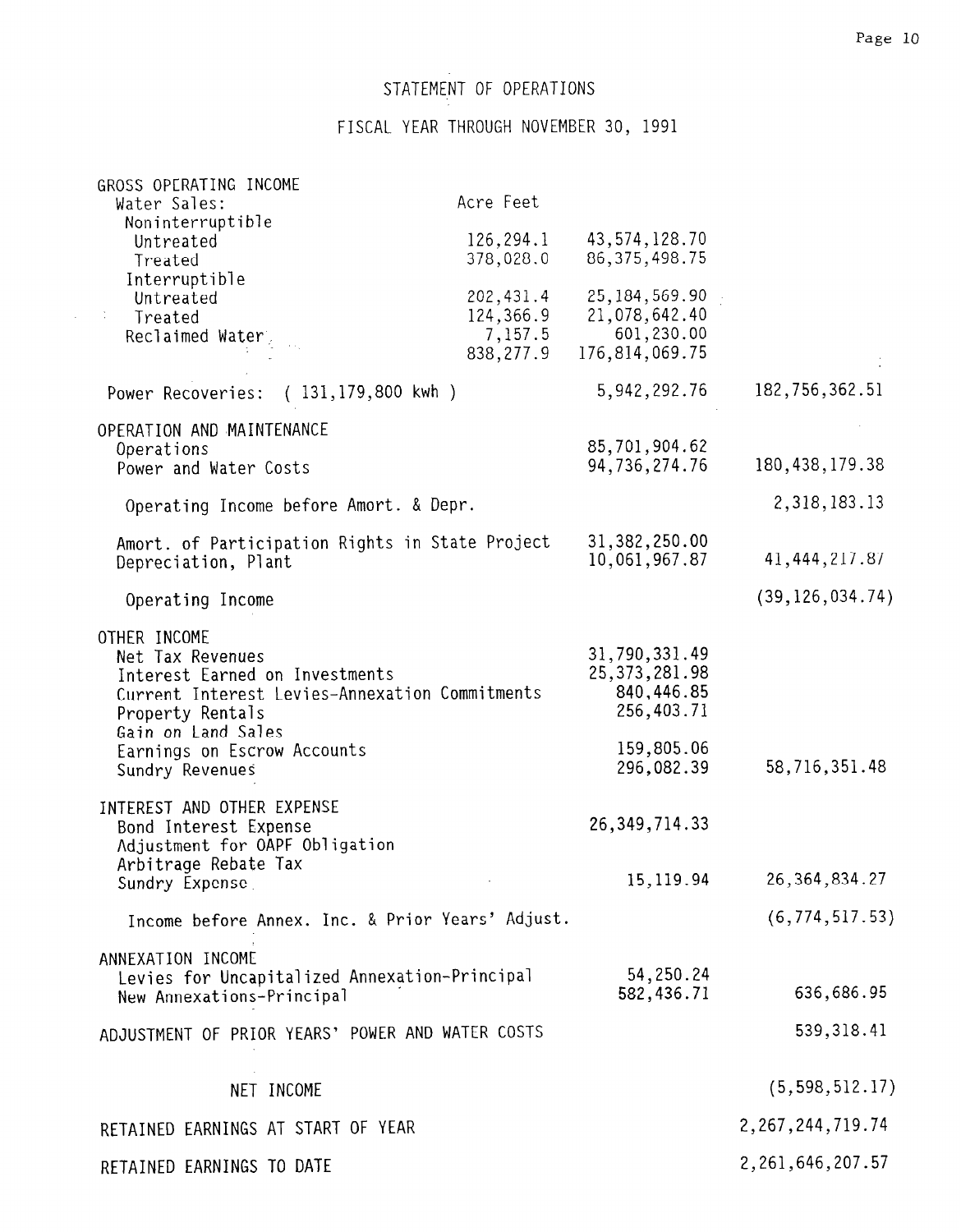

SUPPLIES ON THE COLORADO RIVER AQUEDUCT.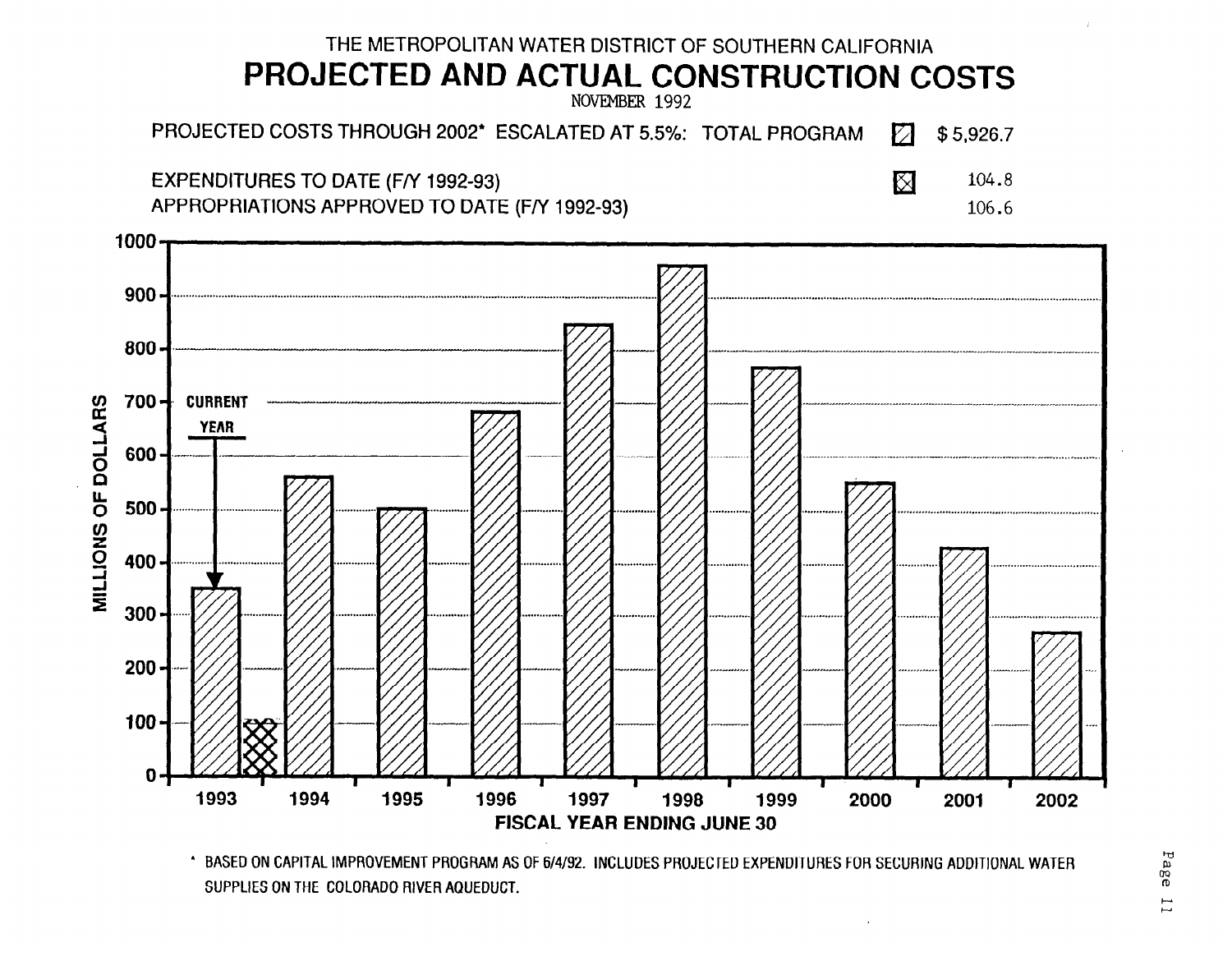# THE METROPOLITAN WATER DISTRICT OF SOUTHERN CALIFORNIA PROJECTED FIXED SWC CHARGES THROUGH 2035

|  | <b>TRANSPORTATION</b><br>K. | \$5,095 | * FROM ATTACHMENT 3, DEPARTMENT                                       |
|--|-----------------------------|---------|-----------------------------------------------------------------------|
|  | STORAGE & CONSERVATION      | 1,838   | OF WATER RESOURCES INVOICE DATED<br>JULY 1, 1992. ALL AMOUNTS IN 1992 |
|  | OFF-AQUEDUCT                | 1,575   | DOLLARS. AMOUNT CHARGES ARE                                           |
|  | EAST BRANCH ENLARGEMENT     | 852     | BASED ON ORIGINAL ENTITLEMENT OF<br>2,011,500 AF FOR 1990 - 2035.     |
|  | REVENUE BOND SURCHARGE      | 446     |                                                                       |
|  | <b>TRANSPORTATION</b>       | \$9,806 |                                                                       |



<u>man a chemical del</u>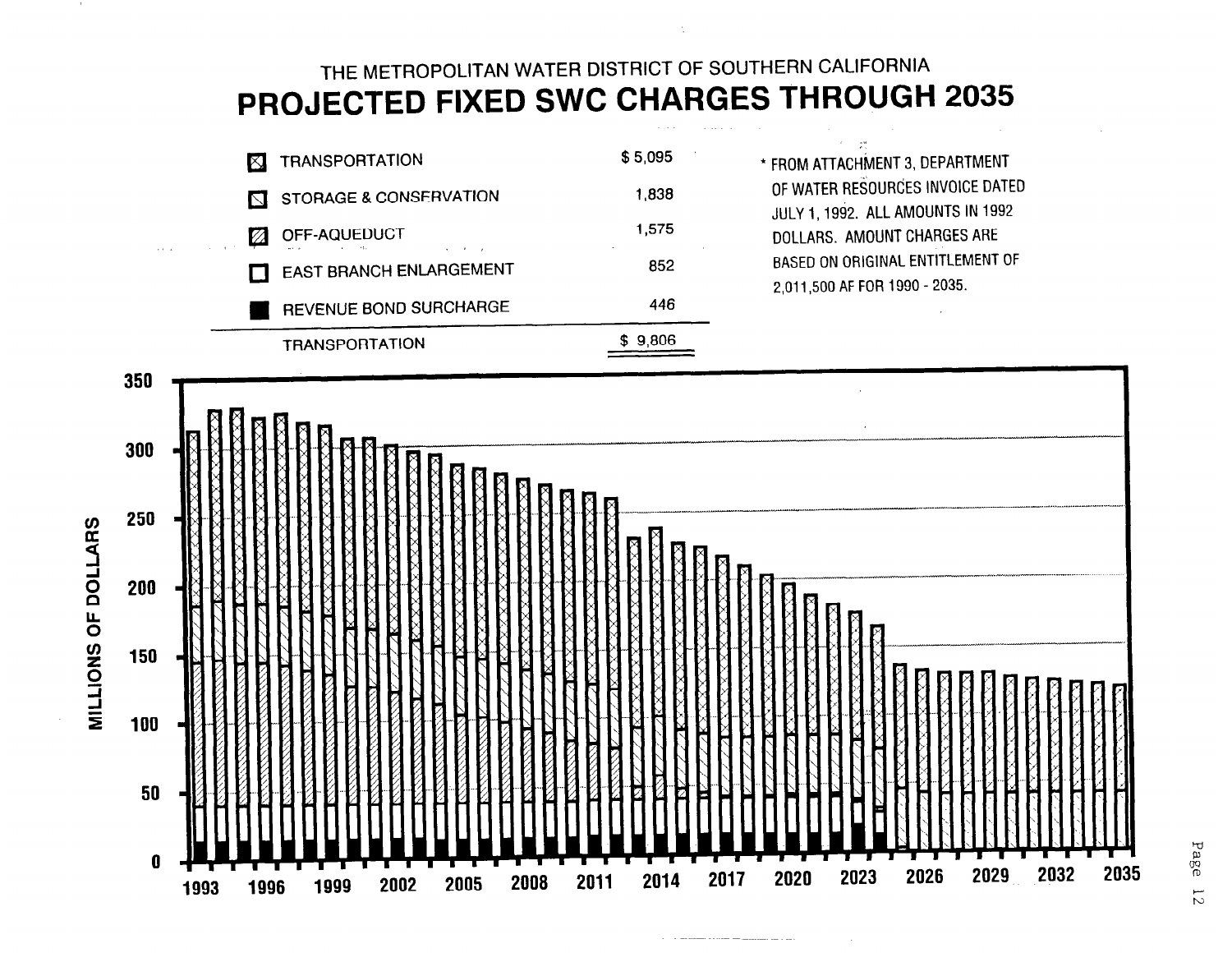# THE METROPOLITAN WATER DISTRICT OF SOUTHERN CALIFORNIA HISTORICAL CONSTRUCTION EXPENDITURES

from 7-1-66 through 6-30-92

**EXPENDITURES THROUGH 6-30-92 \$ 1.73 BILLION** 

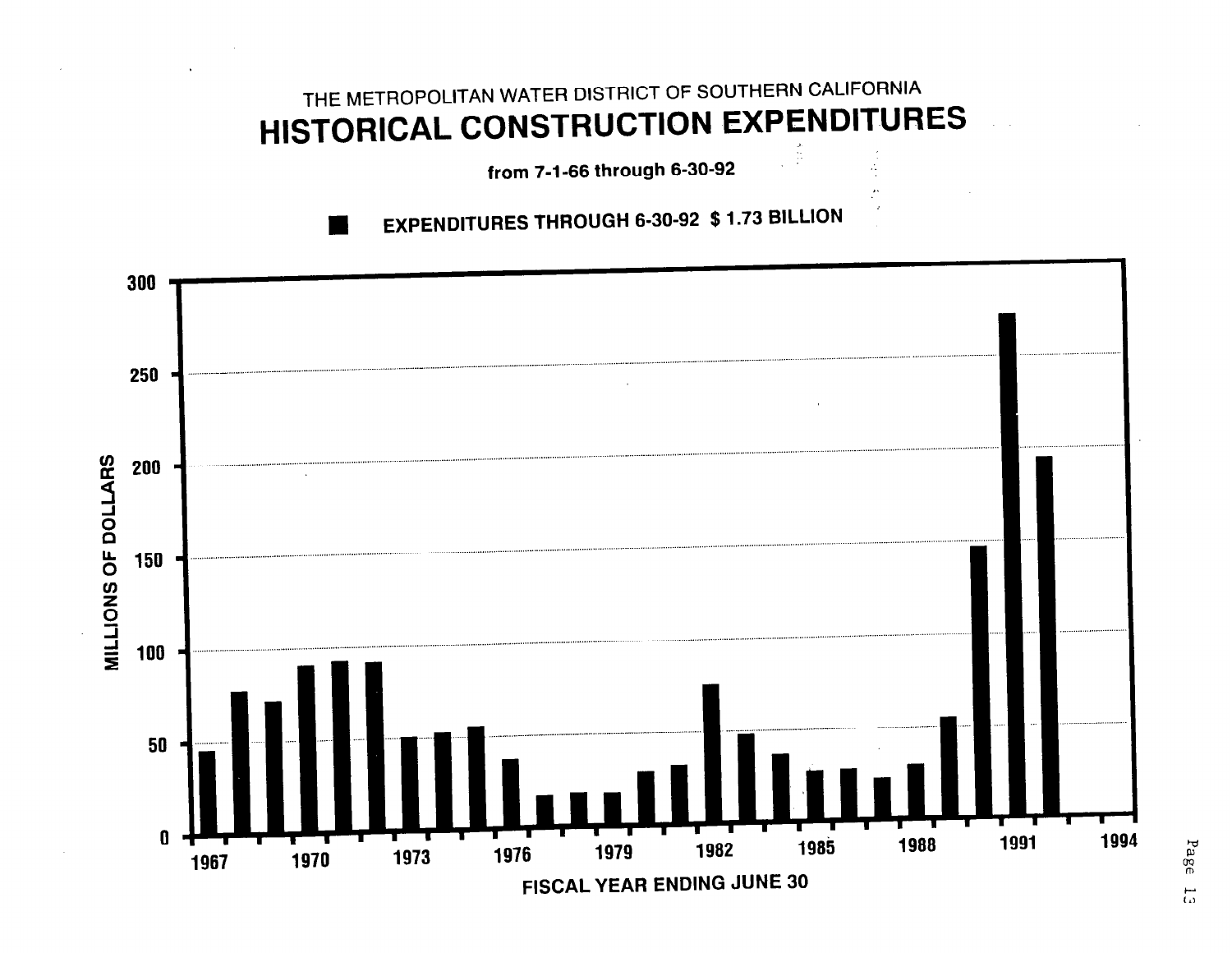

December 9, 1992

To: Board of Directors

From: **General Counsel** 

Subject: Review as to Eligibility of Securities Invested in by the Treasurer for the Month of November 1992

Pursuant to Sections 2741(a) and 5101(b)(5) of the Administrative Code, this office has examined the Treasurer's Monthly Report to the Board for the month of November 1992 monthly Report to the board for the month of november 1992. covering the investment or securities for that period. The reported forms of investment are within the eligible group of securities authorized by Section 5101(b)(2) of the Securities authorized by Section  $\frac{1}{2}$  (2) of the month are, with Administrative code, and as of the end of the month are, when the exception of repurchase agreements, within the percentage constraints specified in that section.

The tells

 $JWM:$ qm memo-jm\treas-12.rpt

C. Boronkay  $cc:$ 

G. D. Leddy

D. I. Furukawa

R. D. Sjoberg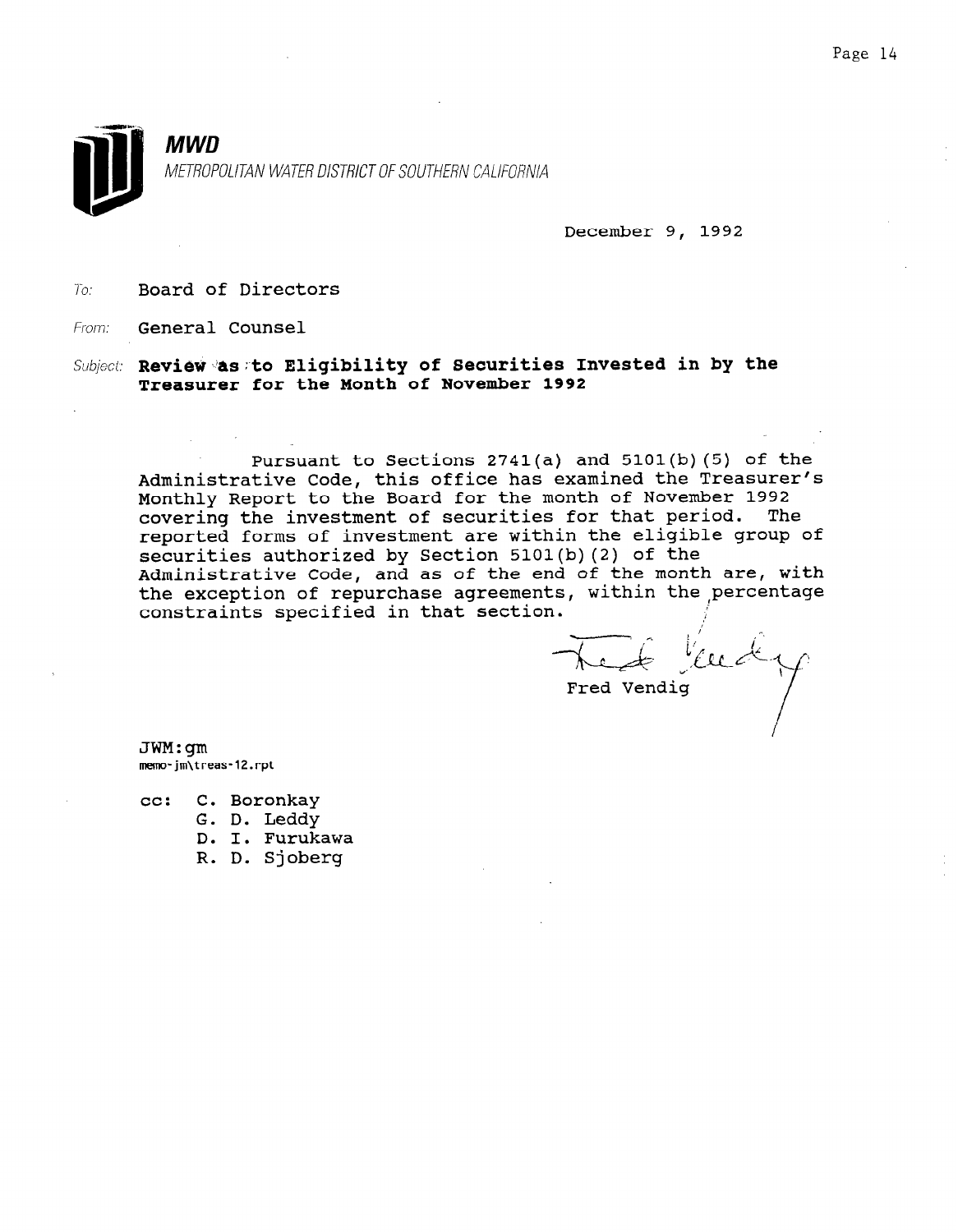

December 7, 1992

## $\tau_{0}$ : General Manager

From: 'Treasurer

Subject: Treasurer's Monthly Report - November 1992

This letter transmits a summary report of investments and cash balances and yield comparisons for the end of the current month. A detail report of investments is filed each month with the Executive Secretary. These reports are required by Section 5114 (b) of the Administrative Code. All of the investments comply with Section 5101 of the Administrative Code and the Investment Policy dated March 17, 1992.

'District investments and cash balances are held in various funds designated for certain purposes as follows:

|                               | Par Value      | Book Value         |
|-------------------------------|----------------|--------------------|
| Operating Funds               | \$290,051,000* | \$290,396,000      |
| State Water Contract Fund     | 58,119,000     | 57,794,000         |
| Debt Service Funds            | 97,789,000     | 97,149,000         |
| Water Rate Stabilization Fund | 106,815,000    | <u>104,915,000</u> |
| Total                         | \$552,774,000  | \$550,254,000      |
| Construction and Trust Funds  | \$715,497,000  | \$683,764,000      |

The average weighted days to maturity is 332.7 days. The return on investments ranged from 3.1 percent to 10.3 percent. Interest earnings and average weighted portfolio yields follow:

|               |      |                        | Interest Earnings                      |                            |
|---------------|------|------------------------|----------------------------------------|----------------------------|
| November      | 1992 | Month<br>$$3,700,000*$ | Fiscal Year<br>to Date<br>\$17,219,000 | Portfolio<br>Yield<br>3.9% |
| November 1991 |      | \$4,884,860            | \$25,761,000                           | 6.3%<br>" Val Aplas        |
|               |      |                        |                                        |                            |

Richard D. Sjolerg V

\* Estimated

RDS:yc

Attachments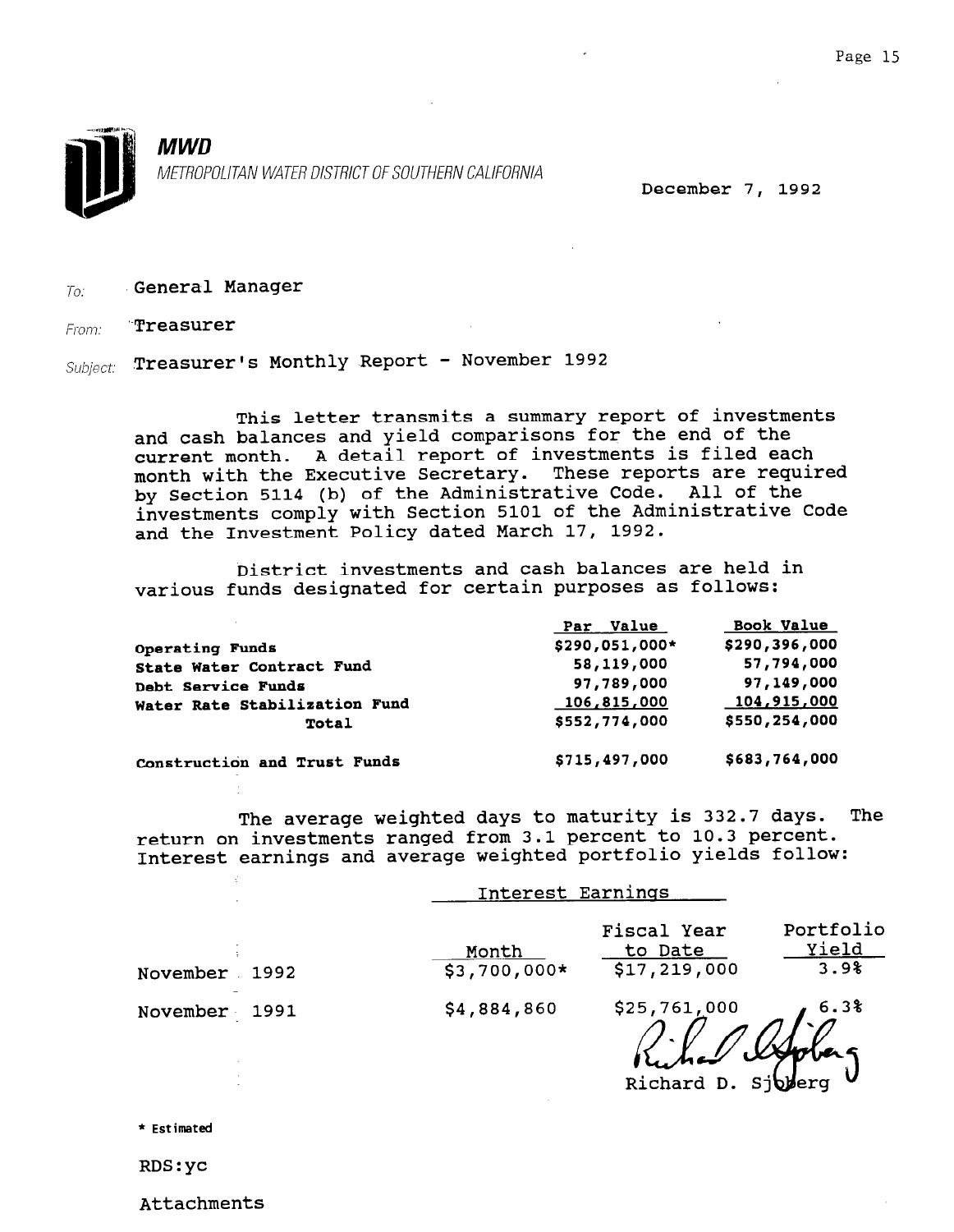# Summary Report of Investment Activity & Status of Cash for the Month Ending November 30, 1992 (Shown at Face Value and in \$ Thousands)

|                                                            | <b>BEGINNING</b> | <b>PURCHASES</b> | WITH-<br><b>DRAWALS</b> |                  | <b>ENDING</b>  | % of Portfolio | ADMIN.      |
|------------------------------------------------------------|------------------|------------------|-------------------------|------------------|----------------|----------------|-------------|
| <b>SECURITIES:</b>                                         | <b>BALANCE</b>   | <b>DEPOSITS</b>  |                         | SALES MATURITIES | <b>BALANCE</b> | ACT.           | <b>CODE</b> |
| <b>U. S. TREASURY</b>                                      | \$183,498        | \$3,330          |                         |                  | \$186,828      | 14.7 100       |             |
| <b>U.S. GUARANTEES-GNMA'S</b>                              | 8,503            |                  |                         | 351              | 8,152          |                | $0.6$ 100   |
| <b>FEDERAL AGENCIES</b>                                    | 122,705          |                  |                         |                  | 122,705        | 9.7 33         |             |
| <b>REPURCHASE AGREEMENTS</b>                               | 609,752          | 987,929          |                         | 1.006,850        | 590,831        |                | 46.6 30 (A) |
| <b>BANKERS' ACCEPTANCES</b>                                | 125,250          | 24,000           |                         | 69,250           | 80,000         | 6.3 30         |             |
| <b>COMMERCIAL PAPER</b>                                    | 179,670          | 228,388          |                         | 190,417          | 217,641        | 17.2 20        |             |
| <b>NEGOTIABLE CERTIFICATES</b><br>OF DEPOSIT               | 23.578           | 85,000           |                         | 12.329           | 46,249         | 3.6 20         |             |
| <b>LOCAL AGENCY INVESTMENT</b><br><b>FUND - CALIFORNIA</b> | 15,000           |                  |                         |                  | 15,000         | 1.2            | (B)         |
| <b>CALIFORNIA SWP BONDS</b>                                | 85               |                  |                         |                  | 85             | 0.0            | (C)         |
| <b>SUBTOTAL</b>                                            | \$1,267,991      | \$1,278,647      |                         | \$1,279,197      | \$1,267,441    |                |             |
| CASH:                                                      |                  |                  |                         |                  |                |                |             |
| <b>MWD CREDIT UNION</b>                                    | \$100            |                  |                         | \$100            | \$0            | 0.0            | (D)         |
| <b>DEMAND ACCOUNTS</b>                                     | 7GS<br>Ŧ         | 867A)            |                         |                  | 2,026          |                | $0.2$ 100   |
| PETTY CASH/DRAFT ACCTS.                                    | 78               | 823              |                         |                  | 101            | 0.0            | (E)         |
| LESS OVERNIGHT INVEST.                                     | (7, 790)         | 6,493            |                         |                  | (1, 297)       | $-0.1$         | (F)         |
| <b>SUBTOTAL</b>                                            | (\$7,157)        | \$8,087          | \$0                     | \$100            | \$830          |                |             |
| <b>TOTAL</b>                                               | \$1,260,834      | \$1,286,734      | \$0                     | \$1,279,297      | \$1,268,271    | 100.0          |             |

A) Constraint temporarily exceeded due to sale of revenue bonds.

B) The limit is currently \$15,000,000.

C) Additional purchases limited to one \$5,000 bond of each series of SWP bonds.

D) Currently \$100,000.

E) Petty Cash, \$4,000; Draft Accounts, \$97,000.

F) Includes investment of outstanding checks.

Note: Excludes cash and securites held in escrow for refunding Series F Gen. Oblig. and 1983 Rev. bonds.